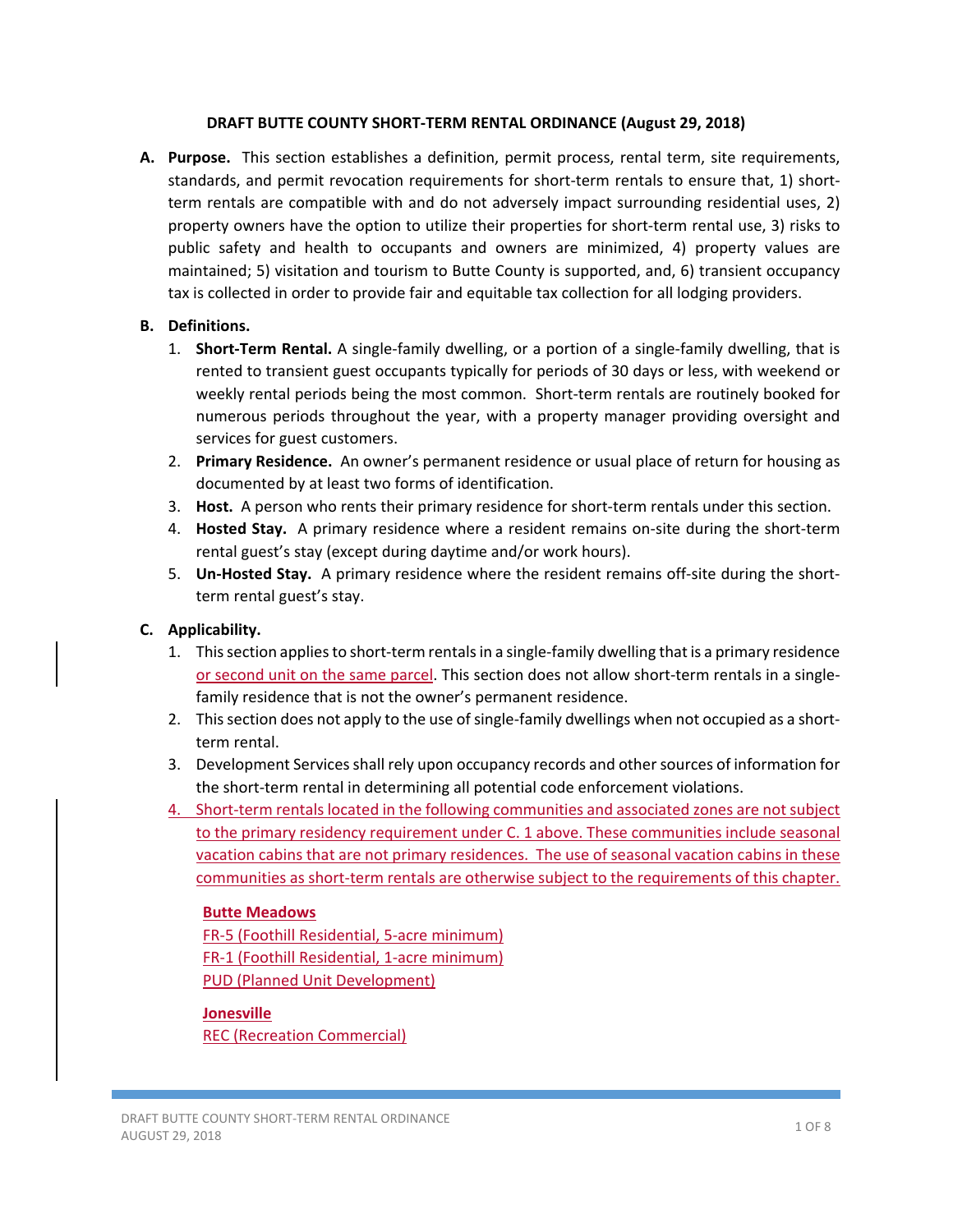#### **Lake Madrone**

MDR (Medium Density Residential) LDR (Low Density Residential) VLDR (Very Low Density Residential)

**Philbrook Reservoir**  TM (Timber Mountain)

- **D. Administrative Permit Process.** Short‐term rentals are subject to an administrative permit, pursuant to Butte County Code Chapter 24, Article 29, and shall be allowed as provided by the applicable zone (refer to the Use Regulation Tables for each zone to determine if short-term rentals are allowed), subject to the requirements of this section. The administrative permit application shall include all information necessary to determine compliance with this section. The application process shall be subject to a fee in accordance with the latest fee schedule approved by the Board of Supervisors.
- **E. Administrative Permit Renewal Process.** The administrative permit shall be renewed annually, based upon the anniversary date of permit issuance. The renewal process shall be subject to a fee in accordance with the latest fee schedule approved by the Board of Supervisors. The Department of Development Services shall issue a renewed administrative permit upon making the following findings:
	- 1. No more than two eitations-strikes have been issued for violations of this section during the last 24‐month period;
	- 2. The short-term rental has not been transferred to another person, entity, or landowner;
	- 3. The short-term rental complies with the approved administrative permit and all applicable Butte County Codes and Standards; and,
	- 4. The short-term rental property is current on transient occupancy taxes and has paid all said taxes to the Butte County Treasurer‐Tax Collector by the required due date.
- **F. No property rights conferred.** Short‐term rental administrative permits do not provide a vested interest, or entitlement in the continued operation of a short-term rental upon a change of property ownership. Short‐term rental permits are revocable permits and shall not run with the land notwithstanding Butte County Code Section 24‐250. Property owners must notify the Butte County Department of Development Services and the Central Collections Division of the Treasurer‐Tax Collector's Department upon change of ownership. Continued operation of a short‐ term rental upon change of ownership will result in a violation of this section.

#### **G. Short‐Term Rental Restrictions.**

- 1. Short-term rentals are only allowed in a single-family dwelling that is a primary residence. Short-term rentals are also allowed in approved second units on the same property, as defined and permitted under Butte County Code Section 24‐172, provided the owner of a parcel developed with the second unit resides in either the primary dwelling or second unit.
- 2. Short-term rentals are not allowed in a single-family dwelling that is not a primary residence or approved second unit, structures not intended for residential occupancy under the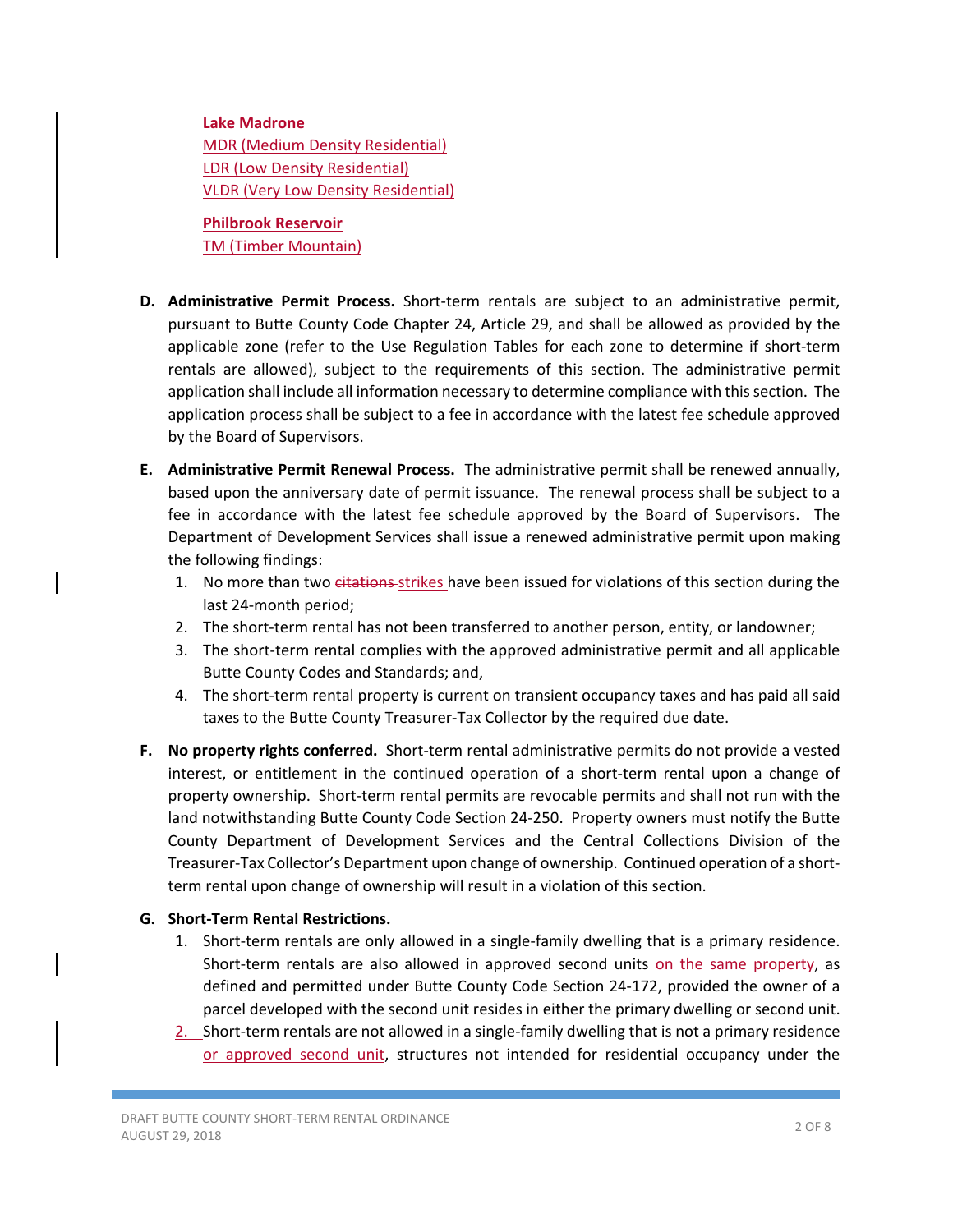current California Building Code Standards, in farmworker housing, or on property subject to a Williamson Act contract.

- 2.3. No more than two short-term rentals may be permitted on the same parcel (e.g. a primary residence and an approved second unit), and one of the short-term rentals must be operated as a hosted stay.
- **H. Transient Occupancy Taxes.** Butte County Code Chapter Section 23‐A authorizes the levy of a Transient Occupancy Tax for overnight stays at all lodging facilities. Short‐term rental proprietors must complete a Transient Occupancy Tax Questionnaire and submit it to the Central Collections Division of the Treasurer‐Tax Collector's Department within ten days of commencing business.
- **I.** Standards. Short-term rentals are subject to the following operation and development standards at all times. On‐site inspections by Butte County or a verifiable self‐certification process shall be required to ensure compliance with all permit standards. By accepting an administrative permit, the owner agrees to allow on‐site inspections by the County at reasonable times.
	- 1. **Second and Accessory Dwelling Units.** Both a single‐family dwelling that is a primary residence and a second unit on the same property-parcel may be permitted as a short-term rental. Accessory Dwelling Units as defined and permitted under Butte County Code Section 24-172 shall not be permitted for use as short-term rentals. The administrative permit shall identify each of the units permitted as short‐term rentals.
	- 2. **Appearance, Visibility, and Signage.** No alteration shall be made that would identify a dwelling as a short-term rental, and that would not preserve and protect the residential character of the dwelling or existing neighborhood. No signage pertaining to a short‐term rental is allowed excepting as required below under Sub-Section  $H(10)$  (b) - Posting of Permit Standards.
	- 3. **Commercial Activity Prohibited.** Commercial activities and special events, including but not limited to, weddings, receptions, and parties are prohibited. All occupants of the short‐term rental shall be notified of the prohibition against commercial activities prior to the reservation, rental, or lease, and said prohibition shall be a part of any rental or lease agreement.
	- 4. **Building, Fire, and Health Standards.** Short‐term rentals are subject to the following development standards:
		- a. Meet the current California Building Code Standards for the intended occupancy to the satisfaction of the Butte County Department of Development Services.
		- b. Provision of potable domestic water supply, including bacteriological test results and verification of availability of adequate quantity of potable water, if an onsite well provides the domestic water supply.
		- c. On‐site septic system or sewer connection necessary to accommodate the short‐term rental to the satisfaction of the Butte County Public Health Department.
		- d. Fire extinguishers, smoke detectors, and carbon monoxide detectors, shall be maintained in working order, and information related to all emergency exits shall be provided inside of the short‐term rental.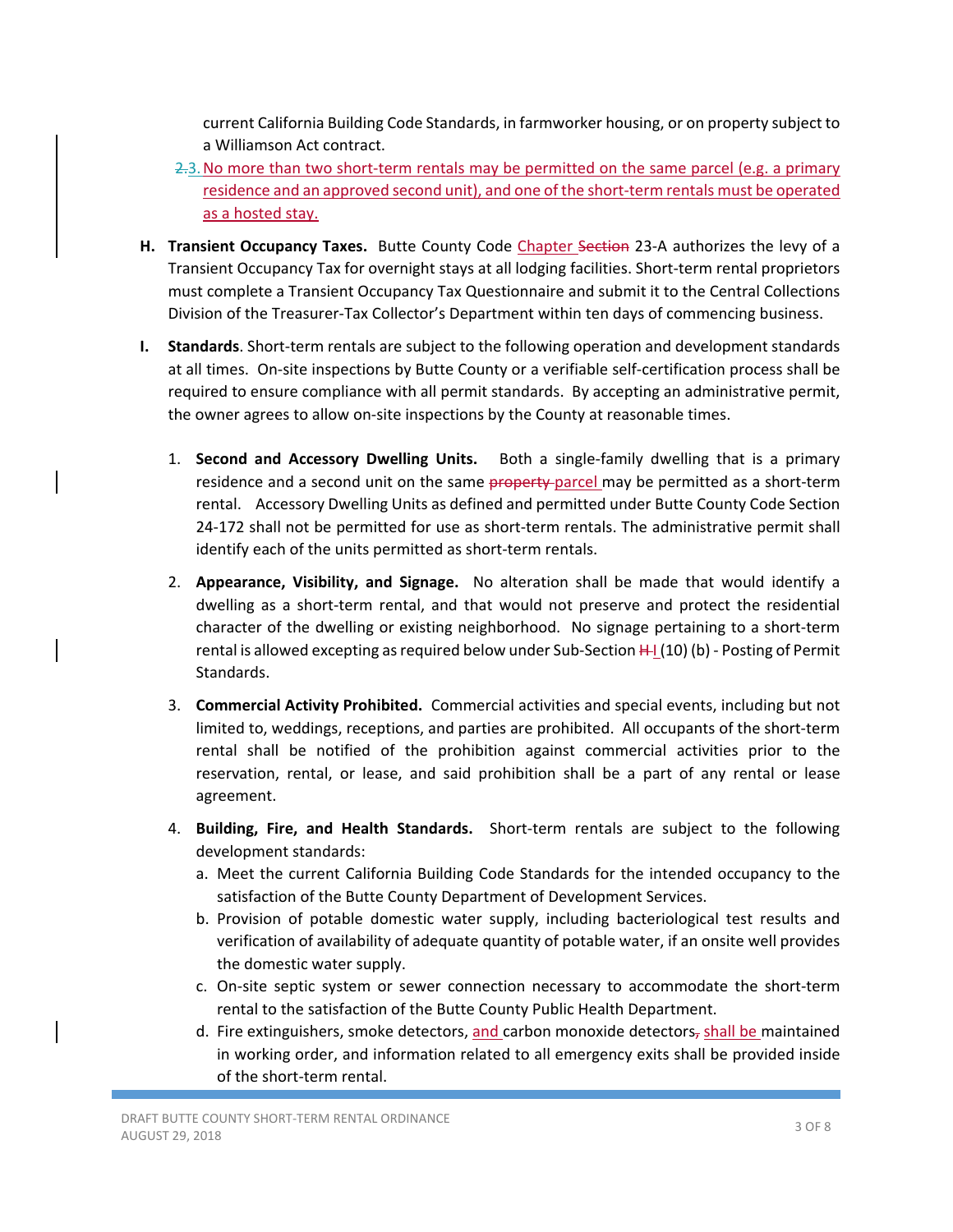- 5. **Trash and Recycling.** Trash and recycling receptacles shall be stored out of public view and serviced on a weekly basis. After pick-up, receptacles shall be returned to storage areas within 8 hours.
- 6. **Noise Standards.** It is the goal of this section to preserve the quality of life and character of existing residential neighborhoods in Butte County. In accordance with the Noise Control Ordinance, Butte County Code Chapter 41A, excessive, unnecessary or offensive noise within the County is detrimental to the public health, safety, welfare, and peace and quiet of the inhabitants of the County and therefore is considered a nuisance. Accordingly, noise levels at all short-term rentals shall comply with Butte County Code Chapter 41A. Noise Control, Section 41A‐7 Exterior Noise Standards and Section 41A‐8 Interior Noise Standards. In addition to compliance with the Noise Control Ordinance, all short‐term rentals shall comply with the following requirements:
	- a. Property managers shall insure that the occupants of the short-term rental understand that loud or unreasonable noise that disturbs others and that is not in keeping with the character of the surrounding neighborhood will result in a violation of this section.
	- b. Property managers shall immediately respond to all complaints concerning noise levels at all times. Failure to respond to all verifiable complaints will result in the issuance of a strikecitation.
	- c. Quiet hours shall be observed between 10:00 pm and 7:00 am, Monday through Friday, and 10:00 pm and 9:00 am on Saturdays, Sundays, and holidays.
	- d. Outdoor amplified sound is prohibited during quiet hours. Outdoor amplified sound is allowed during non‐quiet hours but shall be kept at a volume that complies with the Noise Control Ordinance.
	- e. All occupants of the short‐term rental shall be notified of the noise standards as set forth under this section and said standards shall be a part of any rental or lease agreement.
- 7. **Occupancy and Parking.** Occupancy and parking requirements shall be specified on the administrative permit application. Table 1 and Table 2 below provide maximum occupancy and parking requirements depending upon whether the rental is served with public sewer or an on‐site septic system. Additional standards for occupancy and parking are provided as follows:
	- a. **Size.** Depending on the configuration of the building and the adequacy of the potable water and on-site septic systems, short-term rentals are limited to a maximum of five rented bedrooms. Each bedroom shall provide not less than 70 square feet of floor area for the first two occupants. The total floor area requirements per bedroom shall increase at a rate of 50 square feet for each occupant in excess of two.
	- b. **Maximum Annual Nights for Un‐Hosted Stays.** Un‐hosted short‐term rental stays shall not exceed 90 nights per calendar year.
	- c. **On‐Site Residents.** The number of on‐site residents shall be subtracted from the allowed maximum occupancies shown under Table 1 and Table 2.
	- d. **Septic Systems.** The number of overnight guests for rentals served by on-site septic systems shall be based on two guests per approved bedroom, whether or not the guests sleep in a bedroom, or if more than two guests sleep in a bedroom. An approved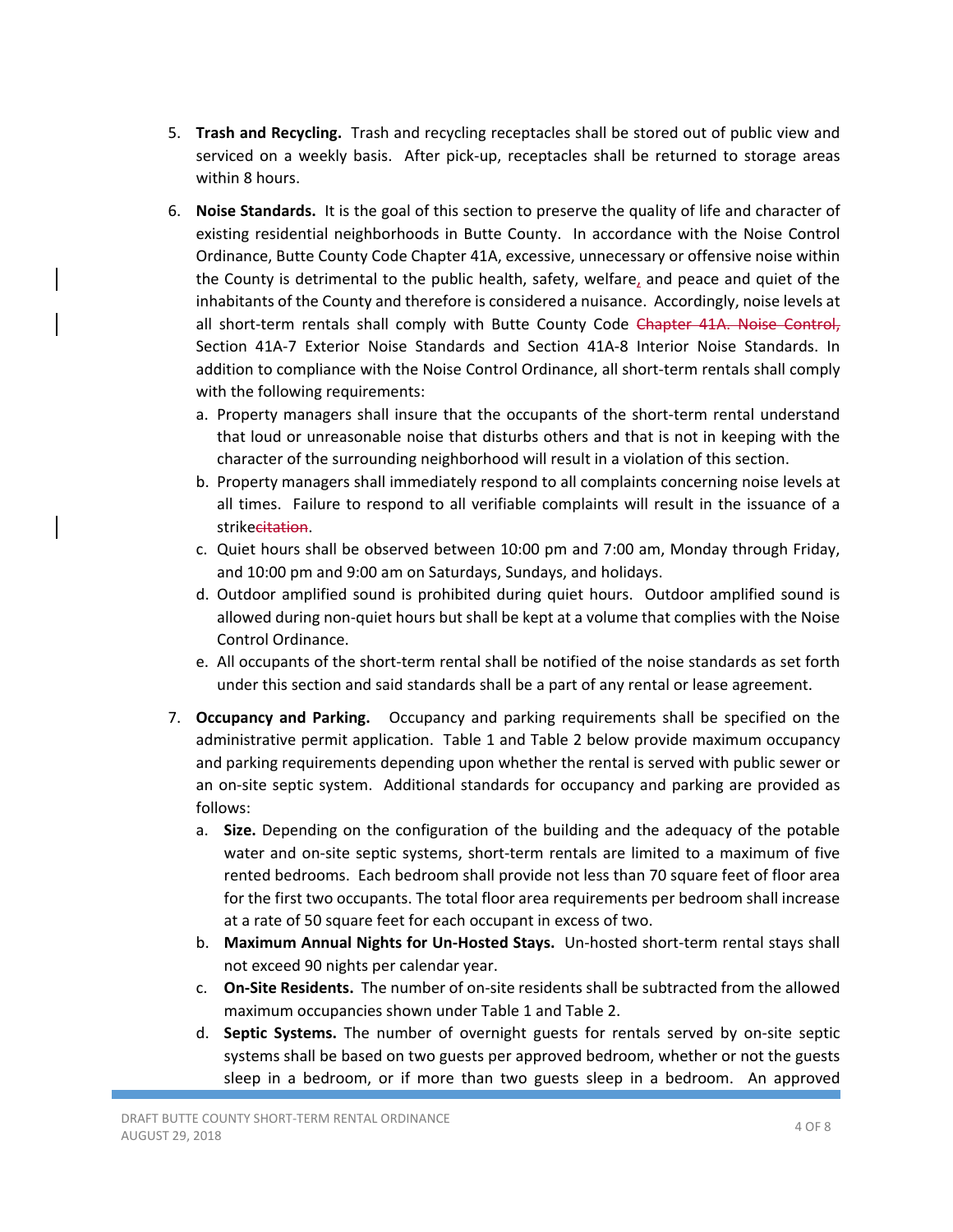bedroom is one recognized as such by the Butte County Public Health Department at the time the on-site septic system was legally constructed.

- e. **Maximum Occupancy**.
	- 1. **Public Sewer.** Short-term rentals served with public sewer shall not exceed 14 overnight guests, excluding children under 3‐years of age, provided the rental meets the bedroom number standards as per Table 1 below.
	- 2. **On‐Site Septic System.** Short‐term rentals served by an on‐site septic system shall not exceed 10 overnight guests, excluding children under 3‐years of age, provided the rental meets the bedroom number standards as per Table 2 below.
- f. **Parking.**  $-On$ -site tandem parking may be permitted if parallel parking cannot be accommodated on‐site. Dimensions for parking stalls shall be in accordance with Section 24-295, Parking Design Standards. Parking spaces shall be clearly delineated on the site plan accompanying the application.
- g. **Notification.**  The property owner shall ensure that all contracts, online listings, and advertisements clearly set forth the maximum number of overnight guests permitted at the property, and the maximum number on‐site parking spaces. All occupants of the short-term rental shall be notified of these occupancy and parking standards and said standards shall be a part of any rental or lease agreement.

| <b>Table 1. Maximum Occupancy and Parking Requirements</b> |                          |                 |  |
|------------------------------------------------------------|--------------------------|-----------------|--|
| <b>Rentals with Public Sewer</b>                           |                          |                 |  |
| Number of Bedrooms                                         | <b>Maximum Occupancy</b> | On-Site Parking |  |
|                                                            |                          |                 |  |
|                                                            |                          |                 |  |
|                                                            | 10                       |                 |  |
|                                                            | 12                       |                 |  |
| 5 or more                                                  | 14                       |                 |  |

| <b>Table 2. Maximum Occupancy and Parking Requirements</b><br><b>Rentals with On-Site Septic Systems</b> |                   |                 |  |
|----------------------------------------------------------------------------------------------------------|-------------------|-----------------|--|
| Number of Bedrooms                                                                                       | Maximum Occupancy | On-Site Parking |  |
|                                                                                                          |                   |                 |  |
|                                                                                                          |                   |                 |  |
|                                                                                                          |                   |                 |  |
|                                                                                                          |                   |                 |  |
| 5 or more                                                                                                |                   |                 |  |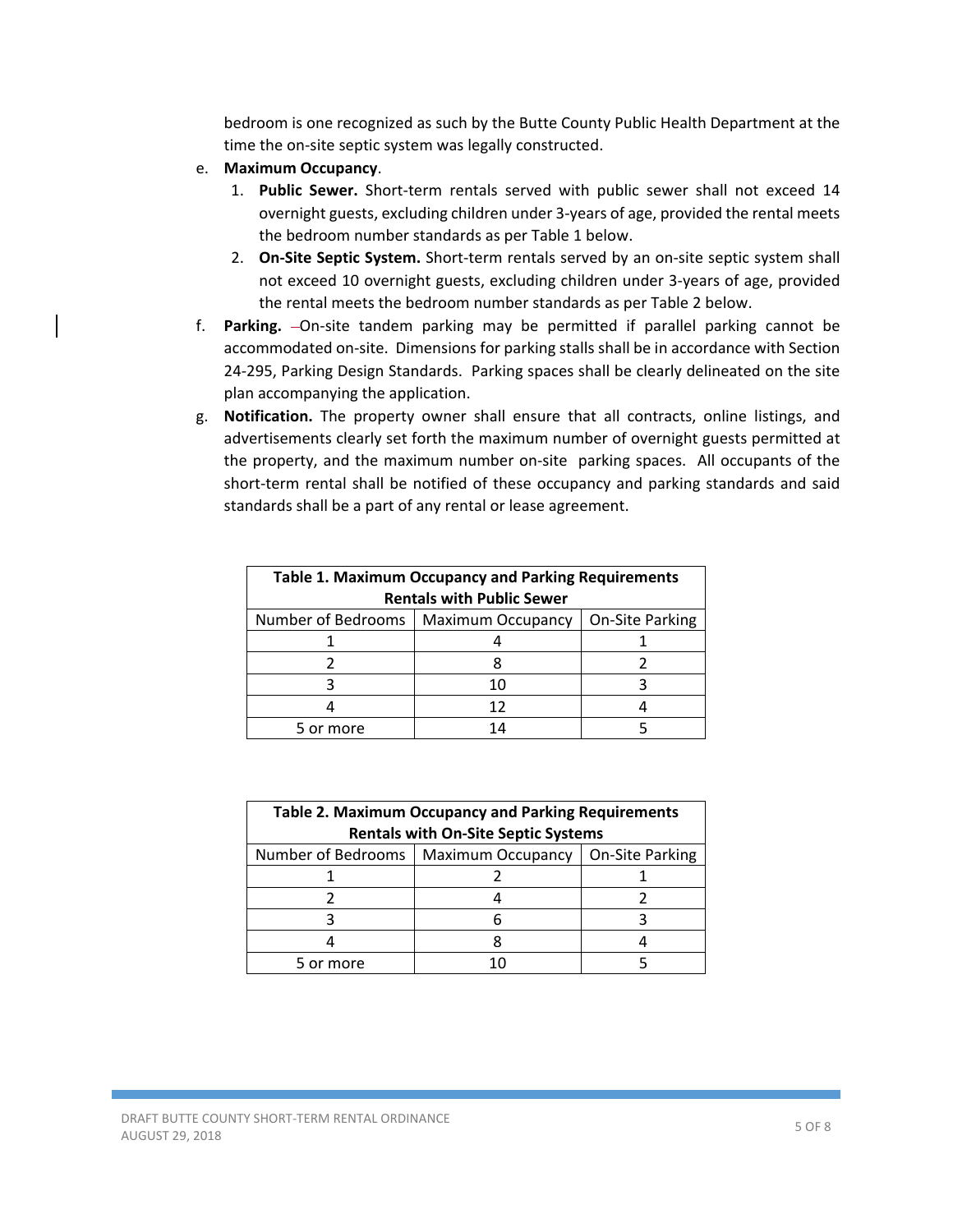- 8. **Daytime Visitors.** For each allowed overnight occupant permitted under this section, one daytime visitor is allowed, up to a maximum of ten daytime visitors. Additional on‐site parking for all daytime visitors' vehicles, in addition to overnight occupants, must be provided at a rate of one on-site parking space per two daytime visitors.
- 9. **No Overnight Camping.** A short-term rental administrative permit does not authorize any overnight camping, sleeping in tents, travel trailers, campers, or recreational vehicles. Recreational vehicles are permitted if they are the primary transportation for the renter or visitor, but they may not be used for overnight accommodations during the stay.
- 10. **Property Management.** The short-term rental shall be managed and supervised in accordance with the following requirements and responsibilities:
	- a. **Property Manager.** Short-term rentals must have a local property manager who is available 24-hours per day, seven days per week during all times that the property is rented. For hosted stays, the resident host shall be the property manager. For un‐hosted stays, the property manager may be the owner or a designee of the owner. The property manager must ensure compliance with all requirements set forth in this section, including the timely response (within 30 minutes) to all complaints and their resolution. The name and contact information (address, text-enabled phone number, and email) of the property manager shall be provided on the permit application, posted inside the short‐ term rental and be available to any interested party upon request. Property managers shall provide Development Services with current contact information for identification on the Department of Development Services Short-Term Rentals registry website.
	- b. **Posting of Permit Standards.** A copy of the short-term rental permit listing all applicable standards and limits, including the name, text‐enabled phone number, and email of the property manager, shall be posted inside the rental property in a prominent interior location within six feet of the front door. The applicable prohibitions, standards, and limits on occupancy shall be included.
	- c. **Disaster Preparedness**. Property managers shall make community evacuation information and maps for the community where the short-term rental is located as provided by the Butte County Office of Emergency Management available to all guest customers. Applicable community evacuation information and maps shall be posted in a prominent interior location within six feet of the front door.
	- d. **Short‐Term Rentals in AG (Agriculture) Zones Right to Farm**. Pursuant to Butte County Code Chapter 35. Right to Farm Ordinance, the County of Butte permits the operation of properly conducted agricultural operations on agricultural land within the unincorporated area of Butte County and residents or users of property located near an agricultural operation on agricultural land may at times be subject to inconvenience or discomfort arising from that operation. The County of Butte has determined in the Butte County Right to Farm Ordinance that inconvenience or discomfort arising from a properly conducted agricultural operation on agricultural land will not be considered a nuisance for purposes of the Butte County Code or County regulations, and that residents or users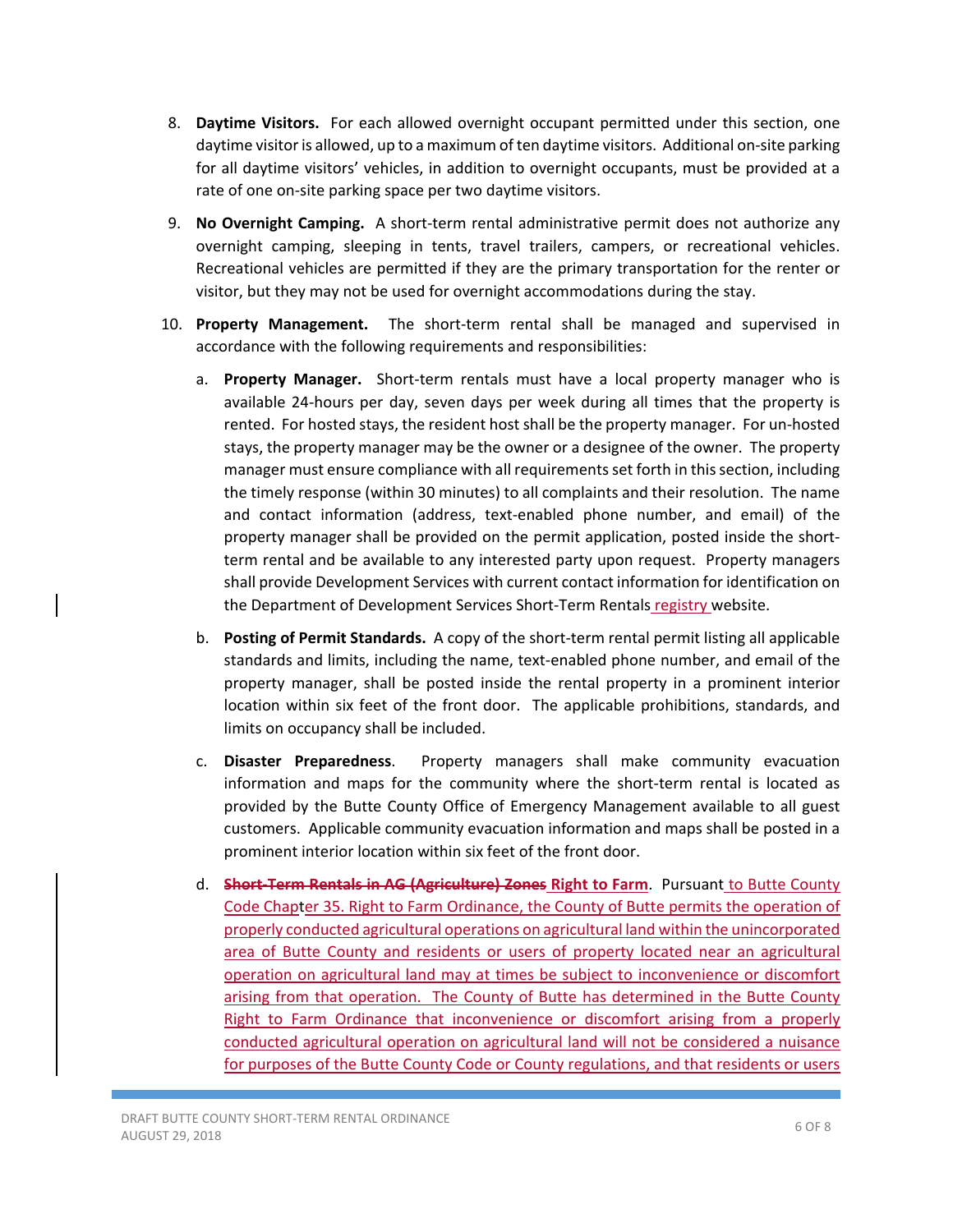of nearby property should be prepared to accept such inconvenience or discomfort as a normal and necessary aspect of living in a county with a strong rural character and an active agricultural sector. Inconveniences from on‐site or adjacent agricultural uses and operations may include noise, dust, vibration, nighttime operations, light and glare, slow moving farm equipment, and odor. Disclosure concerning the allowance of agricultural uses and operations, and the potential for short-term renters to experience inconveniences, shall be a part of all rental agreements and posted along with the permit standards in a prominent interior location within six feet of the front door. This disclosure shall be approved in accordance with Butte County Code Section 35-8 at the time of Administrative Permit application.

- e. Neighbor Notification of Administrative Permit Standards. At the permit holder's expense, the Butte County Department of Development Services shall provide a mailed notice at the time of permit issuance to property owners within 300 feet of the subject parcel. The notice shall include all applicable standards and limitations placed upon the short-term rental, the Butte County administrative permit number, ands well as the the County website that contains the official registry of each approved Short‐Term Rental. The official registry will include the property manager's name, text-enabled phone
- number, and email<u>.</u> of the property manager.<br> **F.** Internet Posting and other Listings. All adverti f. **Internet Posting and other Listings.** All advertising, marketing, online hospitality services, or other types of listing for the short-term rental shall include the following information in accordance with the approved Administrative Permit:
	- 1. Maximum occupancy of rental, not including children under 3 years of age;
	- 2. Maximum number of off‐street vehicle parking spaces located on the property;
	- 3. Notification that quiet hours shall be observed between 10:00 pm and 7:00 am, Monday through Friday, and 10:00 pm and 9:00 am on Saturdays, Sundays, and holidays;
	- 4. Notification that outdoor amplified sound is only allowed during specified non‐quiet hours, and is subject to the Butte County Noise Control Ordinance;
	- 5. Notification that commercial activities and special events, including but not limited to weddings, receptions, and parties, are prohibited; and,
	- 6. The issued Butte County administrative permit number and the transient occupancy tax certificate number.